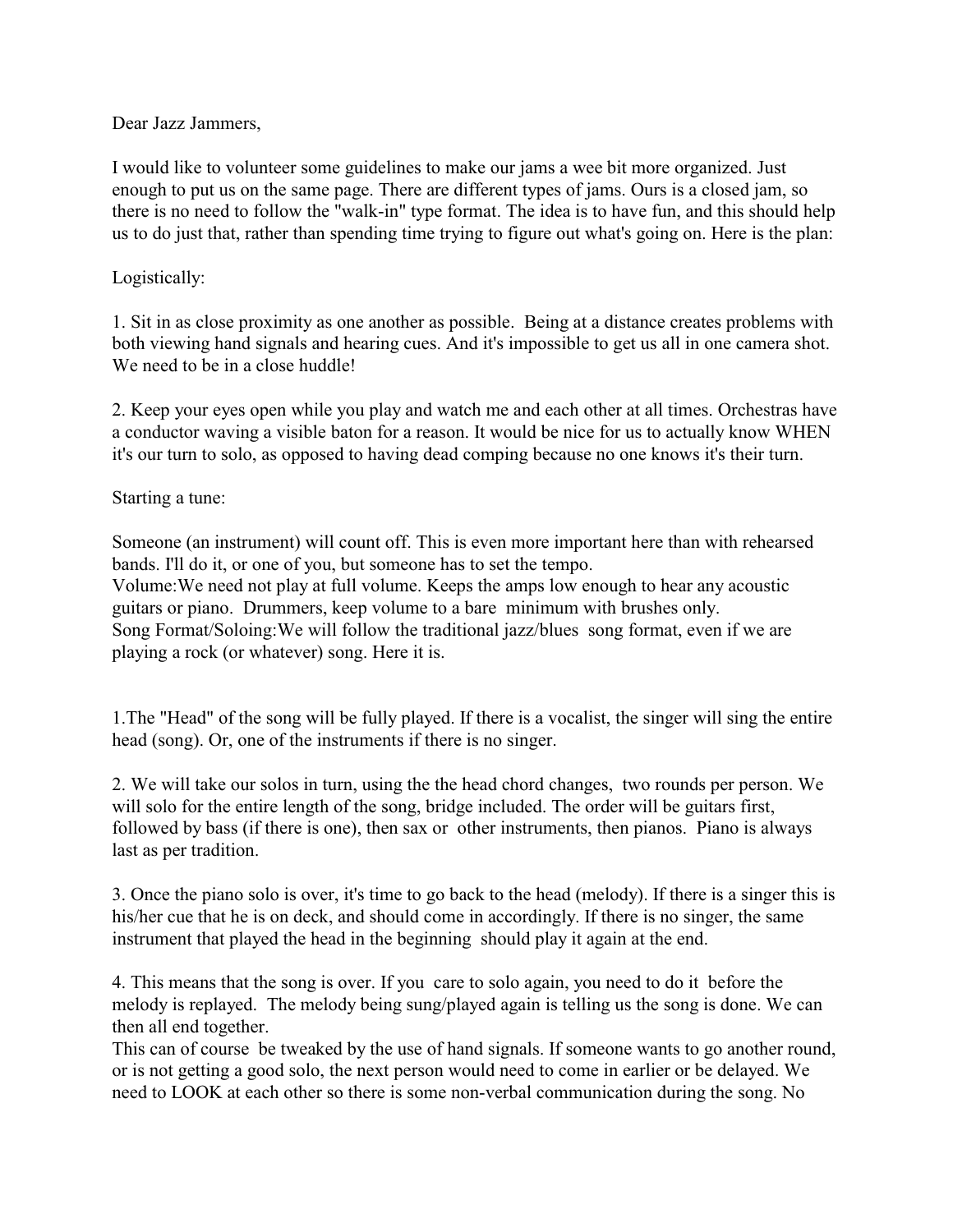playing blindly!

Song Selections:

Let's decide in advance. You can post in the comment fields what songs you would like to play. Please bring the sheet music for those songs. Better yet, make copies! Or at least post. Full music/lead sheet is best but if all you have is chords/lyrics, fine. But the rest of us may not know the melody.

We strive to play jazz tunes, or at least blues. We can always add some rock at the end of the night but our primary goal here is jazz.

Notes to individual instruments:

Vocalists: (or instrumental lead melody)We are following jazz format. This means the instrumental solos play for the entire length of the song, not just a verse. You will not be singing again at the bridge. You will have quite a long break, depending how many musicians there are and how long each one wants to solo. But please remain on alert. You are back on deck after the last solo (piano ), taking the song from the very beginning, repeating the entire song exactly as you sang before. Don't come in too soon! You don't want to step on someone's solo. Likewise, please come in on time.

Saxophones, flutes, or any instrument: You're on deck first to solo so decide who among yourselves will go first, second, third. The bass goes after guitars. Keep your comping low during solos of acoustic instruments such as acoustic guitar, piano, flute, or electric bass.

Guitars You go after the saxophones or other instruments.

Piano/keyboard: T his will be last, id there is no bass or drums, so be ready to comp with the head afterward. You may need to signal the singer if you are last. And if he is not paying attention. :-)

Bass: You solo after piano.

Percussion: Your solo is last .Please use the tempo of who ever counted off. This will be set by one of the instrumentalists. You are playing throughout. Please keep your volume to minimum. We don't want to play louder than we have to in order to hear ourselves over the drumming.

Drum kits: We are no longer using full drum sets. Even a mini jazz kit is pushing it, and use brushes only. Even if there is room for a full kit, this is not what we want. We need to be able to hear ourselves and each other. Full drum sets/sticks is just too loud for our purpose. You are welcome to play any auxiliary percussion, Congas (softly!), Bongos, etc.

Non-Musicians are welcome to play auxiliary instruments such as tambourine, maracas, etc. These are supplied, or you can bring your own.